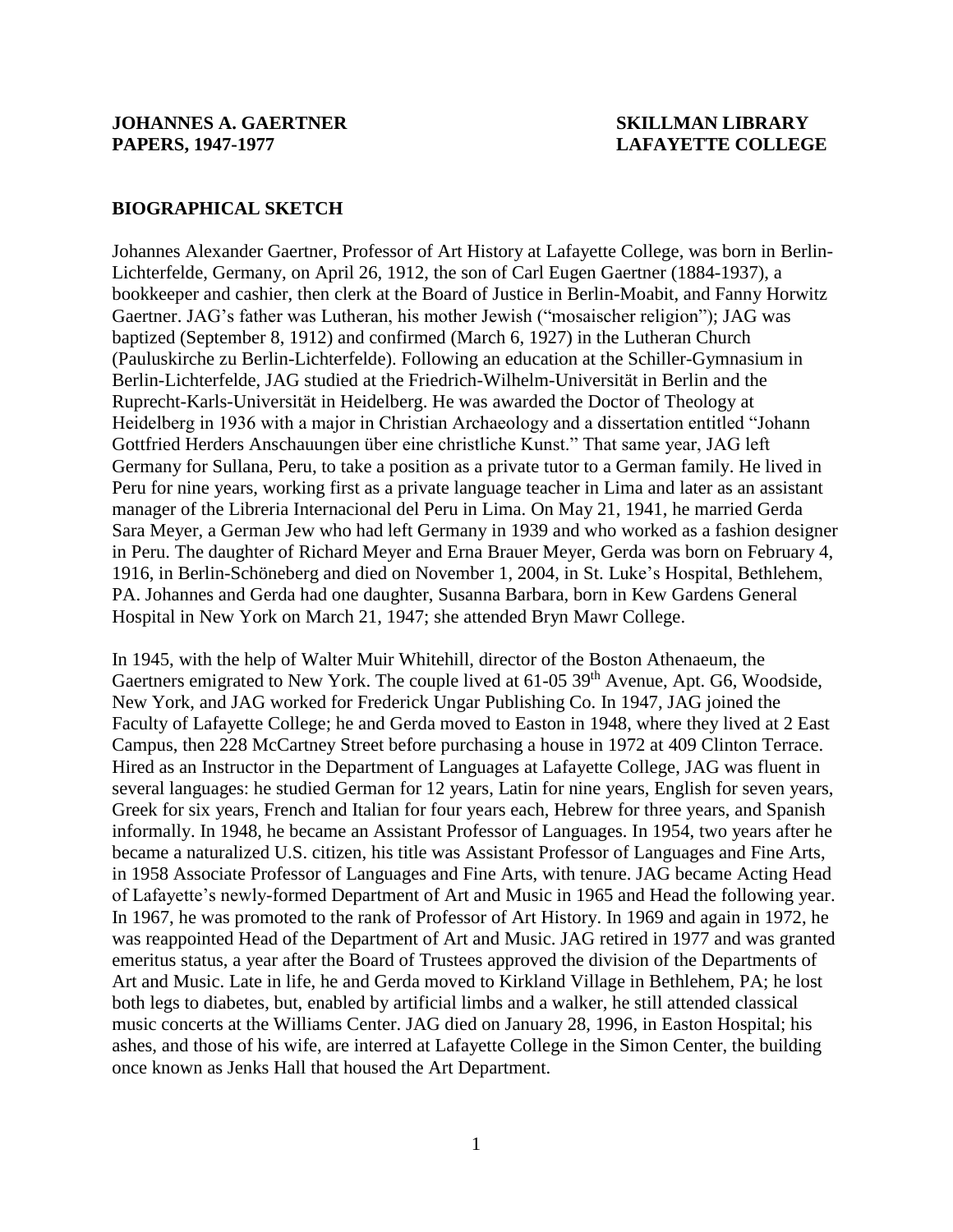JAG was the author of a book on American Art in Germany (*Prisma der Demokratie: Ausdruck und Selbstkritik in der Malerei Amerikas*, 1961), a volume of German poetry (*Diapason, s.a.*), two collections of Latin verse (*Vox Humana*, 1954, and *Cantus Firmus*, 1966), *Worldly Virtues: A Catalogue of Reflections* (1990), and numerous essays, short stories, plays, and poems. He was a fellow of the International Institute of Arts and Letters and an active member of the College Art Association, American Institute of Archaeology, American Society for Aesthetics, Medieval Academy of America, Renaissance Society, as well as a number of other professional groups. He is especially remembered for a series of lectures he hosted at Lafayette from 1976 to 1984 called "Fortnightly Lectures for Ladies."

# **SCOPE AND CONTENT NOTE**

The Gaertner papers (14 record center boxes; 14 cubic feet) document JAG's 30 years on the Faculty at Lafayette College (1947-77) with folders on his teaching, scholarship, and service. Also included are numerous personal files, beginning with his birth in Germany in 1912 and continuing through his departure, during the Nazi years, to Peru and his subsequent immigration to the U.S. A prolific writer, JAG left manuscripts and typescripts of essays and creative writing in German, English, Spanish, and Latin. Unfortunately, with the exception of the early work in German, most of these are undated. Also, some of the letters in JAG's voluminous correspondence files are undated; undated letters are inserted at the end of the chronological sequence in each file.

## **INVENTORY**

## **Box 1**

Teaching—Syllabi and Course Materials

| 1.1      | Art I, Introduction to Fine Arts—1951, 1952               |
|----------|-----------------------------------------------------------|
| $1.2a-b$ | Art I, Ancient Art-1971, 1972/73, 1974/75                 |
| 1.3      | Art II, Survey of Western Art—1953, 1954, 1957, 1961      |
| $1.4a-d$ | Art II, Medieval Art—before 1965, 1967, 1968, 1970-75     |
| $1.5a-c$ | Art III, Renaissance and Baroque Art—1971-75              |
| $1.6a-d$ | Art IV, Modern Art-1947, 1952, 1968, 1970-73, 1975, 1977? |
| $1.7a-c$ | Art V, American Art-1972-74                               |

# **Box 2**

Teaching—Syllabi and Course Materials

| 2.1 | Art VI, Archaeology—undated |  |
|-----|-----------------------------|--|
|     |                             |  |

- 2.2a-g Art VII and VIII, History of Architecture—1951/52, 1966, 1967, 1970
- 2.3 Art VIII, Seminar—1975
- 2.4 Art 9 and 10, Drawing and Design I—1971
- 2.5a-b Art 15, Contemporary Art—1972
- 2.6 History of Music I—1952, 1953
- 2.7 Greek—1953 (Part 1)
- 2.8 Greek—1953 (Part 2)
- 2.9 Various Course Materials (Part 1)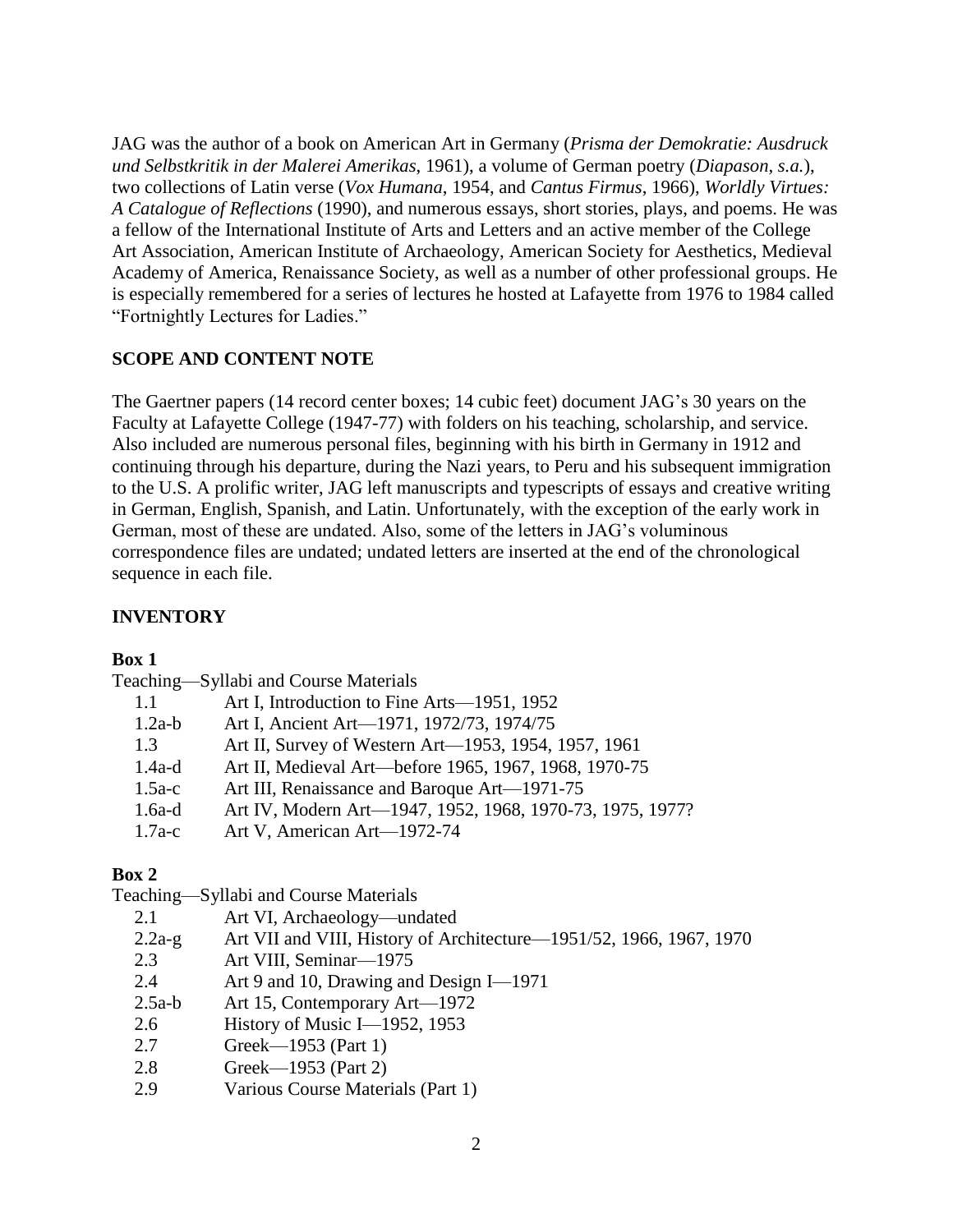2.10 Various Course Materials (Part 2)

## **Box 3**

Teaching—Student/Alumni Correspondence and Student Papers

- 3.1 Duncan Andrew—1956-59, 1964-65, 1967, 1969, 1971-72, 1975, 1978-79, 1984, 1990
- 3.2 Virginia Bitzer—1971-76, 1978-80, 1982, 1985-86, 1988
- 3.3 Christine Capone—1973, 1977-78
- 3.4 Norman Dollin—1949, 1951
- 3.5 Philip Dunne—1956-58, 1970-71, 1976
- 3.6 Elisa Grammer—1976-78, 1982, 1983, 1986
- 3.7 Edward Greenberg—1977-78, 1980
- 3.8 Susan James—1976-79, 1981, 1985, 1987
- 3.9 Jim Kavanaugh—1964-66, 1969, 1979
- 3.10 Dominique Lapierre—1953, 1957, 1980, 1982, 1986
- 3.11 Dennis Malin—1956
- 3.12 Vicki Meyers—1977-79
- 3.13 Charles Stuart Mill—1965, 1978-79, 1985-86
- 3.14 Martin Mitchell—(Part 1) 1962, 1969, 1971, 1974-75, 1977-79
- 3.15 Martin Mitchell—(Part 2) 1980-90
- 3.16 Gary Navarre—1957
- 3.17 Philip Platt—1957, 1959-62, 1967, 1979, 1983-85
- 3.18 Jules Prown—1955-58, 1976
- 3.19 Peter Rees—1956-59, 1964-65
- 3.20 Douglas Robinson—1976-78
- 3.21 Eric Rowlinson—1961-62, 1965-68, 1971-72, 1976
- 3.22 Jeffrey Ruthizer—1962-63, 1965, 1977
- 3.23 Mary Ann Salajan—1960
- 3.24 John F. Sallada—1956-57, 1960-61, 1965, 1967
- 3.25 José de Sanchez—1971
- 3.26 Aprile Scharf—1981-83
- 3.27 Burt Schorr—1950, 1952-57, 1961, 1963
- 3.28 Geoffrey Scott—1970
- 3.29 Charles A. Sherno—1961-62
- 3.30 Howard Slatkin—1976
- 3.31 June Sprigg—1970-74, 1976-80, 1984, 1987-90
- 3.32 Kenneth Wapnick—1962-65
- 3.33 Daniel Weinberger—1958-59
- 3.34 Frank Whitten—1953-54, 1956-57
- 3.35 Vladimir Zernin—1953-58
- 3.36 Misc. Student Correspondence—1940s, 1950s, 1960s
- 3.37 Misc. Student Correspondence—1970s, 1980s
- 3.38 Advisees—Course Petitions, etc.
- 3.39 Student Papers, A-L
- 3.40 Student Papers, M-Z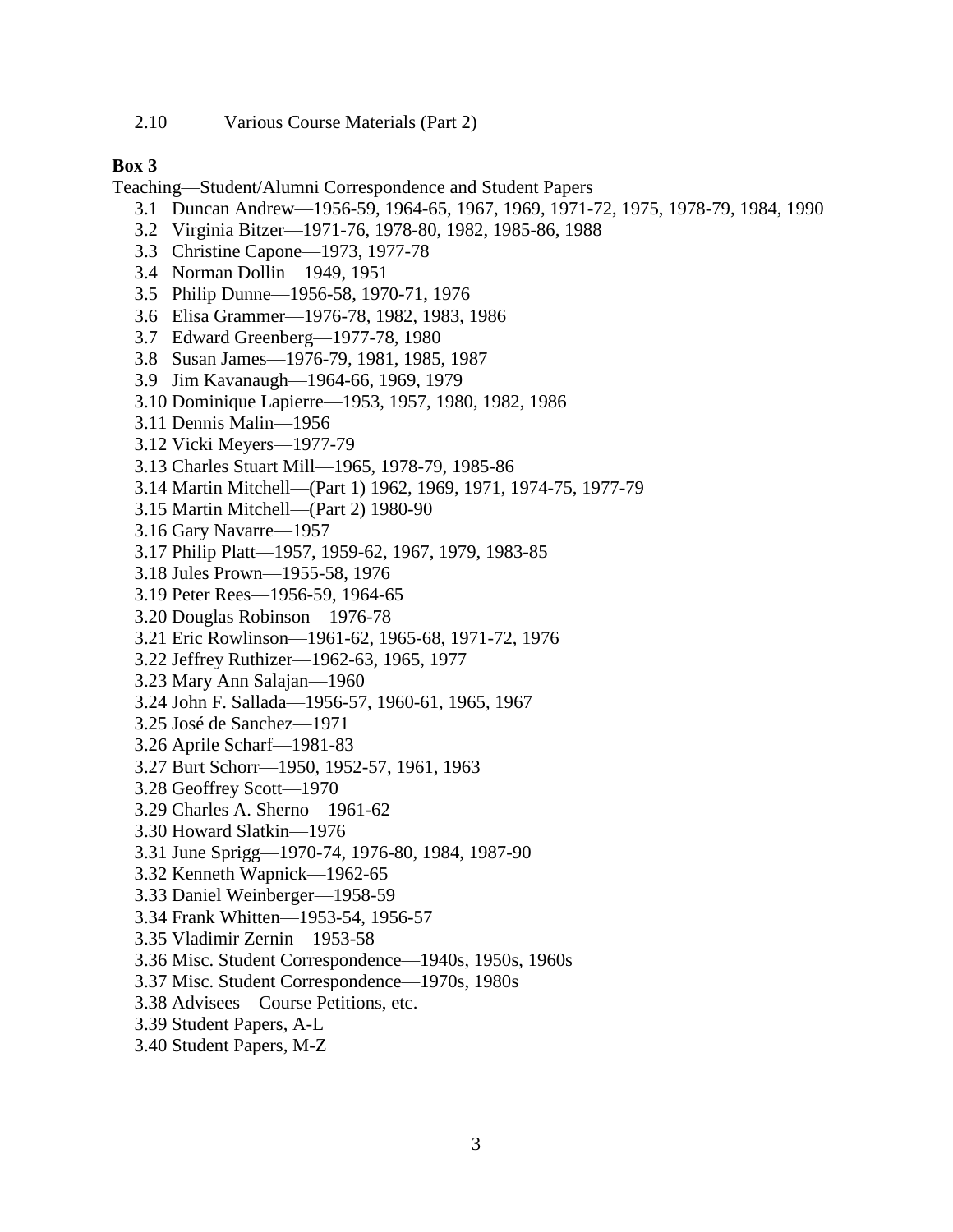Scholarship: Published and Unpublished (Essays, Stories, Plays, Poems) Writings in German (arranged chronologically)

- 4.1 1933-35—"Schievelbeins Ende" (1933); "Die drei Gespräche über den Edel," "Eine Liebesgeschichte," "Die Mundharmoniker," "Bewusstes Spiel" ["Der wilde Mann"], "Borvin und Maxim," "Die grosse Symphonie," "Der Mann Emil" (1934); "Mivjam und Joskal," "Sarx," "Eine Kindheit endet," "Süddeutsche Nacht," "Variationen über das Thema: 'Es regnet durch!'" [published in 1960 as "Parodien über das Thema 'Es regnet durch'"], "Das Erlebnis," "Schwester Hanna," "Apokalypsis," "Hannebambel handert mit Gott" (1935)
- 4.2 1936-37—"Der Tag- und Nachtturm" (1936); "Erfüllung," "Chidher," "Der Besuch," "Die Manner im Wald" (1937)
- 4.3 1930s—"Descensus ad Inferos," "Cancan und Striptease," "Künstlerbiographien," "Quartblock," "Zur Protestantischen Kunst," "Was ist religiöse Kunst?", "Eine philosophische Stunde," Theologisches Aufsätze
- 4.4 1930s—Untitled Prose, "Das einsame Haus" (play), "Der König, der Minister, die Hofleute" (play), Fragmente: "Wer bist du?", "Im Jahre 1907," "Die phantastische Wanderung," "Bruchstücke"
- 4.5 1930s?—"Ein Hause in Seebe"
- 4.6 1943—"Capriccios" (1943)
- 4.7 1954-55—"Amerikanische Nacht" (1954), "Der Gebildete in Amerika" (1955)
- 4.8 1960-61—"Parodien uber das Thema 'Es regnet durch'" (1960; see also 4.1); "Amerikanisierung der europäischen Verkehrsverhältnisse?", "Prisma der Demokratie"
- 4.9 1968—"Zur Deutung des Junius-Bassius Sarkophages," "Die Freiheit der Kunst und ihre Antinomien," "Leistungsermittlung an amerikanischen Hochschulen"
- 4.10 1960s—"Die deutsche Graphik des neunzehnten Jahrhunderts," "Philipp Otto Runge"
- 4.11 1967-68—JAG Biographie
- 4.12 1969-72—JAG Biographie
- 4.13 1970s—"Die Freiheit der Kunst und ihre Antinomien" (1970); Der grimmige Spass" (1972); "An den Rand Genörgelt," Anmerkungen zu einem Skandal," "Ernuechterung" (1973); "War alles unsonst?" (1975); "Kissinger oder die Lust vorhanden zu sein" (1976), "Wo sind die Riesen?" (1979)
- 4.14 1983—"Aufzeichungen des Herr Becker" (1983)
- 4.15 Undated—"Anmut, Eleganz and Tugend" (fragments) (Part 1)
- 4.16 Undated—"Anmut, Eleganz and Tugend" (fragments) (Part 2)
- 4.17 Undated—"Der Intellektuelle in Amerika," "Der Verlust des Gefuhls," "Ausschluss der Mitte," "Fünf Gleichnisse," "Fünf [Sechs] Gleichnisse," "Anleitung zür glückseligen Kür," "Der kleine Engel auf der untersten Stufe," "Leiden und Grässe der amerikanischen Frau," "Rückkehr nach Amerika," "Eupatereia," "Über die Vergeblichkeit nicht-elitärer Haltungen," "Die aristokratische Haltung," "Seltsame Geschichten," "Die amerikanische Erfahrung in der Städteplanung"
- 4.18 Undated—Fragment of a Novel ("Man wollte etwas sagen …")
- 4.19 Undated—Poems: "Lob des Lebens"
- 4.20 Undated—Poems: "Verse und Sprache für Linka"
- 4.21 Undated—Poems: "Diapason" sequence (and others)
- 4.22 Undated—Poems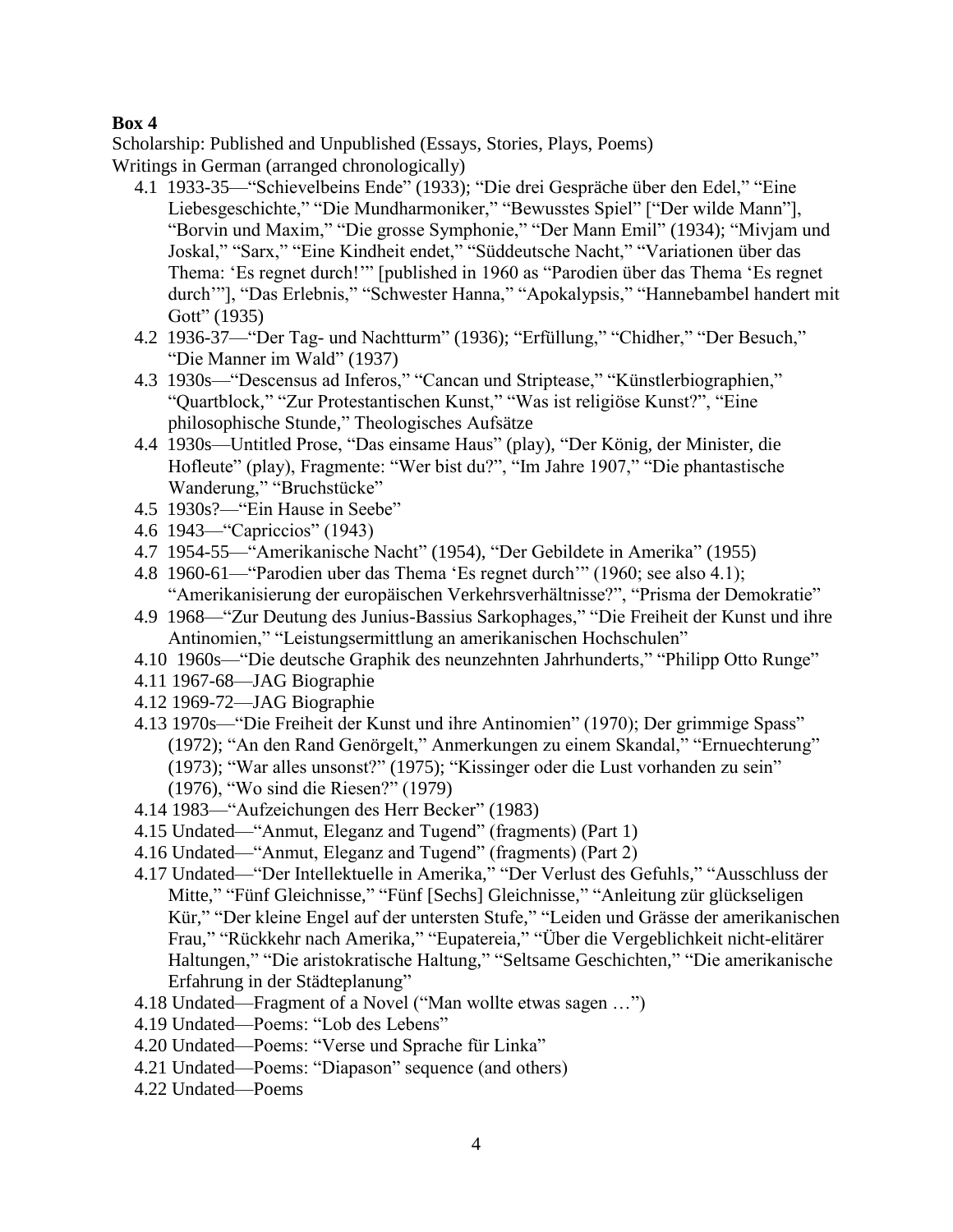4.23 Undated—"Kleine Privat-Anthologie" (others' poetry)

# **Box 5**

Writings in English, A-M (arranged alphabetically—most are undated)

- 5.1 "Abbreviated Representations in Christian Art" (translation, 1976), "The Adams House, Quincy, Massachusetts" (1955), Adams Papers (translation, 1957-61), "Aesthetics" [1976?], "American Endings," "...and let us talk of love again ...", "Are Women" Necessary?"
- 5.2 "Aristocratic Attitudes," "Archaeology, History, Art History, Cultural History, and Anthropology," "Art as the Function of an Audience," "Art Debunking Art" (1972)
- 5.3 ["A Bar on Third Avenue"] (play), "The Biedermeier-Image," "Bildende Künste— Mittwoch, September 1, 1976" (see also Writings in German)
- 5.4 "The Case for More and Better Prejudices" (1993), "The Canon of German Nineteenth-Century Painters," "Cancan" (see also Writings in German), "The Categories of Aesthetic Rejection," "Can a Democratic Government Support the Arts?", "Censorship of Art," "Change and Acceptance," "Co-education Reconsidered" (published 1961), "Commercialism in Art," "Costume Design in BBC Shakespeare Plays" (1978, 1979, 1980, 1981), "The 'Criollo limeño' and His World" (1945)
- 5.5 "Frederick Knecht Detweiler" (biography), "Dialectic Thought in Thomas Mann's *The Magic Mountain*," "Does Latin Toughen the Mind?"
- 5.6 "Education for a Conquered Country," "Elegy for the Ladies of Yore," "Endangered Species," "The End of Modern Art"
- 5.7 Essays on Aesthetics (Part 1): "Myth and Pattern," "Art as the Function of an Audience and Other Essays," "Interpreting Works of Art"
- 5.8 Essays on Aesthetics (Part 2): "Music and Non-objective Painting," "Terms of Aesthetic Approval in English, French, and German"
- 5.9 Essays on Aesthetics (Part 3): "What Is a Cultured Man?", "Censorship of Art—the Futile Debate," "Color and Light in Personal Names"
- 5.10 Essays on Aesthetics (Part 4): "Tastemaking," "Remarks on the Compatibility of Marxist and Non-Marxist Aesthetics"
- 5.11 "The Evaluation of Accidental Works of Art," "An Evening in Baltimore" (also, "Une Soirée a Baltimore," trans. Dominique Lapierre), "The Evil of Co-education," "Family Matters," "Forgery and the Aesthetic Experience" [1963?], "Forgotten Meanings in 19<sup>th</sup> Century Art," "Friends and Friendship," "Freud Revisited" (1955)
- 5.12 Goya: "The Interpretation of Paintings"
- 5.13 Goya: Research Notes/Correspondence
- 5.14 Goya: "Goya, the Duchess of Alba, and the Two Majas"/"Response to 'A Duchess Who Ensnared Goya'" (1950)
- 5.15 "Happiness," "The Hiaman and His World," "Horace," "How Dead Is a Dead Art?", "How To Avoid Busing and Most Other Hassels" (1975), "How To Be a Foreigner in America," "How to Deal with Sadistic, Retrogressive, Death-Obsessed Establishment Types"
- 5.16 "The Impact of Modern Technology upon the Arts," "In Defence of the Academy," "Is Modern Art a Good Thing?", "Jewish Synagogue and Christian Basilica," "Literature as Diary" (see also Box 7), "Loneliness: The Price of Progress," "Lost Utopias," "Love of Art as a Social Privilege"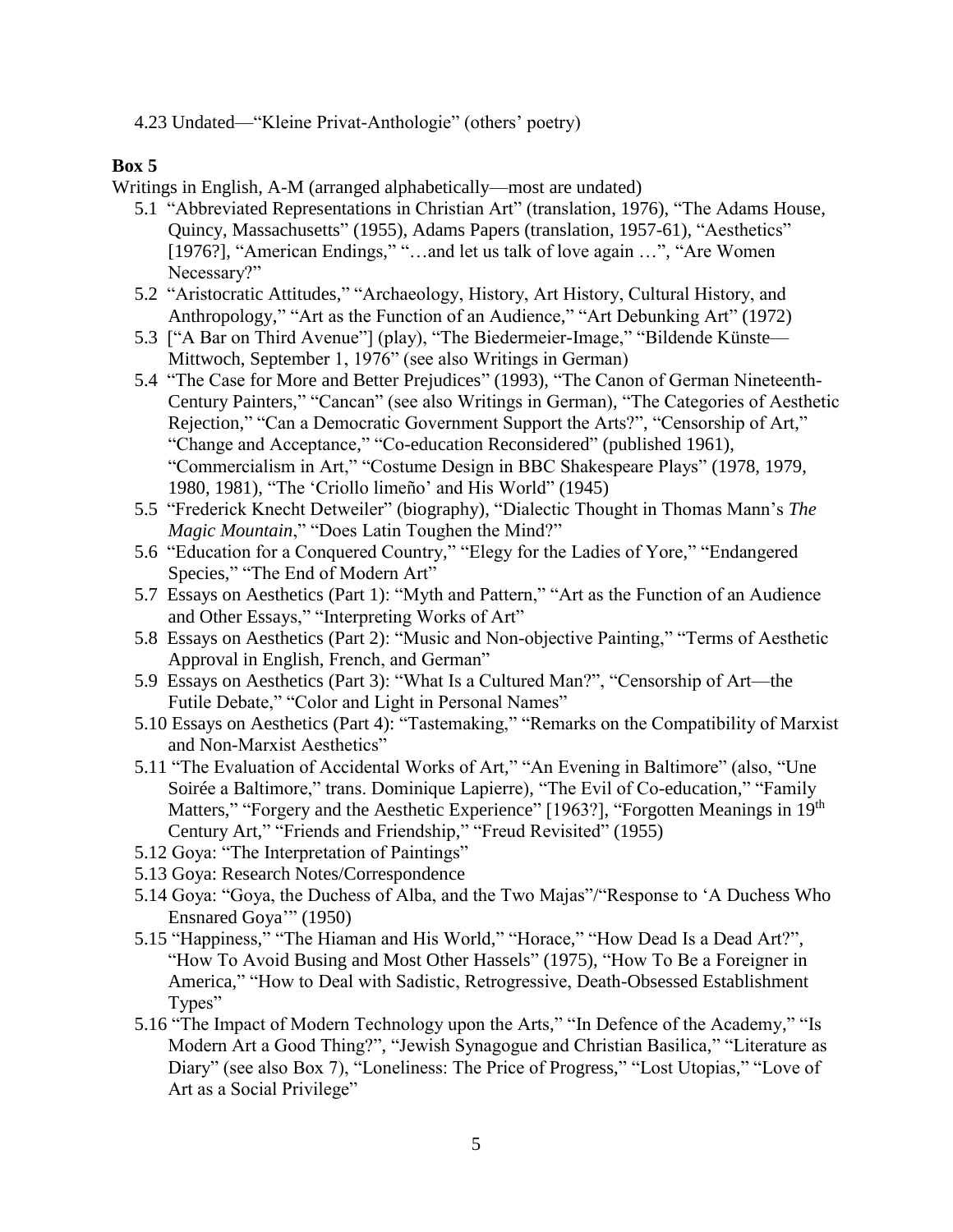- 5.17 "Magic on the Screen," "A Mandala of Textbook Terms" (1948), "Marching with Time," "Mass Media" (1960), "The Material of Conventional Logic" [1940s], "The Matrices of Gothic Art," "Maturity" [1940s]
- 5.18 "Medieval Dress": Typescripts (1989)
- 5.19a-c "Medieval Dress": "Late Medieval Dress"
- 5.20 "Medieval Dress": "Buttons and Bows," "Why 1340? The Dating of a Fashion Change"

Writings in English, M-Z (arranged alphabetically—most are undated)

- 6.1 "Medieval Dress": Research Essays
- 6.2 "Miss Dalton's Notes," "The Missing Scene," "Mr. Illig's Garden," "Myth and Pattern in the Lives of the Artists" (1970), "Non-Analytical Art Criticism," "Notes to the Psychology of Living in a House," "Nudism as a Form of Aesthetic Behavior," "On Certain Aspects of Academic Cant"
- 6.3 "On Education," "On Mystery Stories," "On Reading in Bed," "On the Phenomenology of Aristocratic Attitudes," "On the Philosophy of Local Art Criticism"
- 6.4 "Parables" (1992)
- 6.5 "The Paradoxes of an Audience," "Photorealism or the End of the Renaissance," "Pockets of Resistance" (1977), "Points of Departure" (1947/48), "Poranges," "Portrait of a Generation," "Prolegomena to a Science of Religious Esthetics" [1940s]
- 6.6 "Reading and Writing," "Reflections," "The Renaissance and We," "Rilke's Duino Elegies," "The Roman Temple and Its Logic," "Rustle of Spring"
- 6.7 "The Semantics of Interpretation," "Short Speech to be Held before a Showing of Slides in the Modern Mind on April 24, 1949," "Silva," "Sixty Sentences on Art and Aesthetics," "A Slight Change Only," "Sphinxes in the Classroom," "Stating the Obvious," "Strategies of Counter-Criticism," "The Street in Modern Painting," "The Structure of Patterns in the Biography of Artists," "Styles as Semantic Phenomena"
- 6.8 "A Tale of Three Students," "Talking about Art," "Theology and Aesthetics," "That we should dress us fairly for our end," "Thoughts on My Life," "Thrashing"
- 6.9a-b "Time and Chance": Manuscript and Typescript
- 6.10 "Tourleader in Europe," "The Trouble with the Historical Stage Costume" (1982), "The Undefinable" (1947), "Understanding France," "The Unseen Obvious" (1993)
- 6.11 "The Visit," "Western Adventure," "What is Roman about Roman Art?" (1959), "Why Do We Study Fine Arts?", "Why I Like Swedenborg"/"Novissima Latinites: Swedenborg's Latin," "Why Not Attack?" (1952), "The Wisdom of Methuselah," "The Witch of Samarkand" (play), "The Wonders of Old Age"
- 6.12 "Worldly Virtues": Contract, Proofs, Reviews
- 6.13a-c "Worldly Virtues": Manuscripts and Typescripts
- 6.14 "The Young Are Different," "Zonk: Or Observations on the Phenomenology of Aesthetic Talk" (1974)
- 6.15 Untitled Essays
- 6.16 Untitled Notes (Part 1)
- 6.17 Untitled Notes (Part 2)
- 6.18 Poems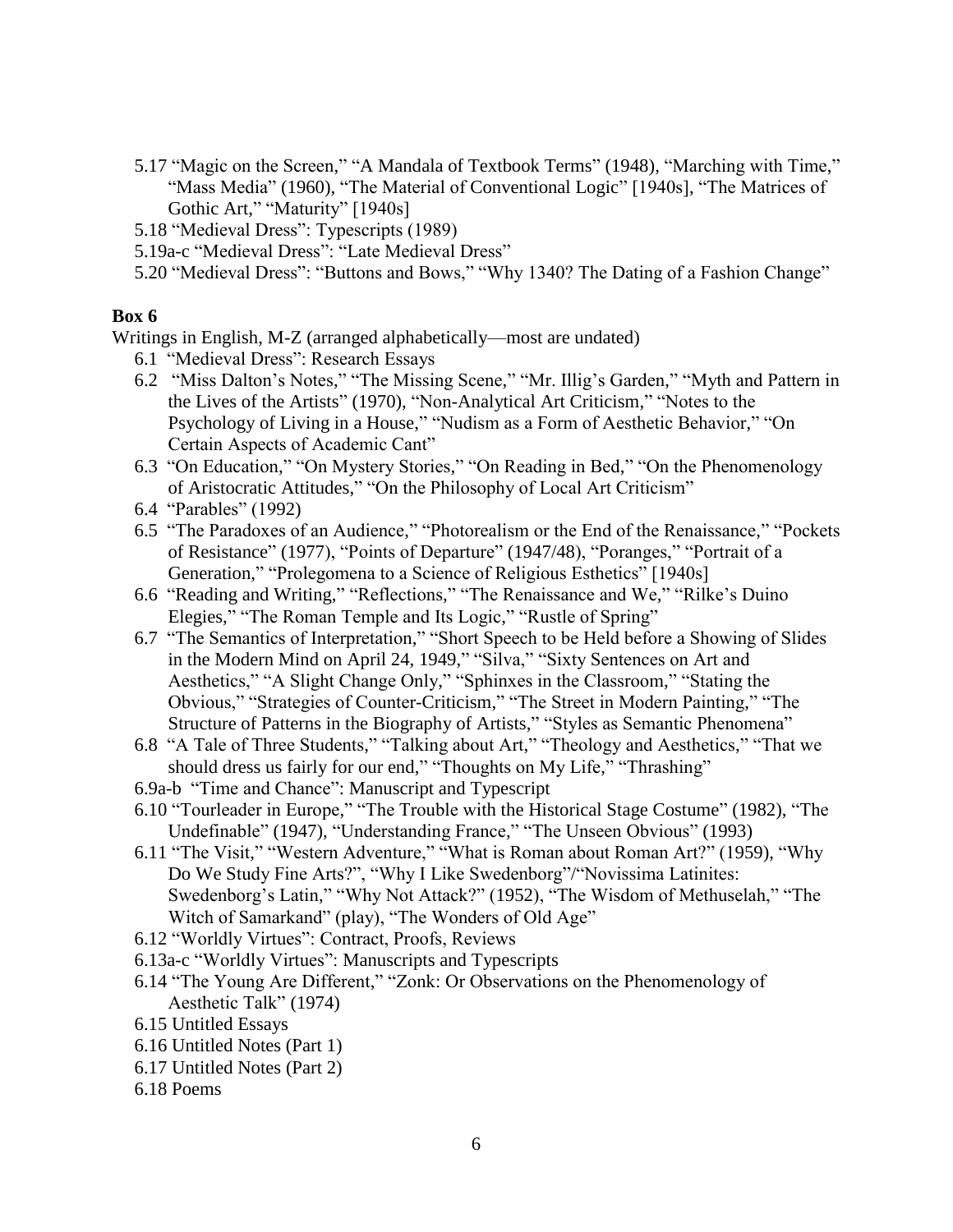Writings in English—Longer Works

7.1 "Literature as Diary" (Part 1) (1949, 1950, undated [early])

7.2 "Literature as Diary" (Part 2) (1954)

7.3 "Literature as Diary" (Part 3) (1954)

7.4 "Literature as Diary" (Part 4) (1956, 1958)

7.5 "Literature as Diary" (Part 5) (1962-63)

7.6 "Literature as Diary" (Part 6) (1970)

7.7 "Literature as Diary" (Part 7) (1971-72)

7.8 "Literature as Diary" (Part 8) (1977)

7.9 "Literature as Diary" (Part 9) (1977, 1979, 1980, 1982)

7.10a-f "Passages and Entries" (1976?): Complete Text in Various Stages of Editing Writings in and about Latin

7.11 "In Honorem W. Eduardi Brown," "Novissima Latinitas: Swedenborg's Latin," "The Lyrical Possibilities of Post-Classical Latin," "Lingua Latina: Lingua Gentium," "Does Latin Toughen the Mind?", "De Usu Linguae Latinae"

7.12 Correspondence

7.13 Poems

7.14 Notes and Materials

Writings in Spanish

7.15 "El arte de vender un libro," "Musiquita olvidada," "Resumen de la politica exterior," "Tres parábolas de la Vida Polίtica," untitled ("Hay una diferencia …"), "Necesitamos Otro Horario," "La Otra Posibilidad," untitled ("Yo tengo el libro …"), "Confesiones," "Lista de los libros y de la Musica," sketches, poem by Gustavo Adolfo Bécquer

7.16 Poems

## **Box 8**

Book Reviews

- 8.1 Book Reviews (Part 1) (1950s + 1 from 1947)
- 8.2 Book Reviews (Part 2) (1960s)
- 8.3 Book Reviews (Part 3) (1970s and 1980s)

8.4 Book Reviews, Correspondence (Part 1) (1950s)

- 8.5 Book Reviews, Correspondence (Part 2) (1960s)
- 8.6 Book Reviews, Correspondence (Part 3) (1970s)

Correspondence with Editors and Publishers

8.7 Editors and Publishers, Correspondence (Part 1) (1949 and 1950s)

8.8 Editors and Publishers, Correspondence (Part 2) (1960s)

8.9 Editors and Publishers, Correspondence (Part 3) (1970s)

8.10 Editors and Publishers, Correspondence (Part 4) (1980s)

8.11 Frederick Ungar (1949)

8.12 International Institute of Arts and Letters (1953-65)

8.13 Walter Whitehill (Part 1) (1953-59)

8.14 Walter Whitehill (Part 2) (1960-78)

8.15 *Stuttgarter Zeitung* (Joseph Eberle) (1959-70)

8.16 Bruno Hessling Verlag (1961-65, 1969, 1971-72)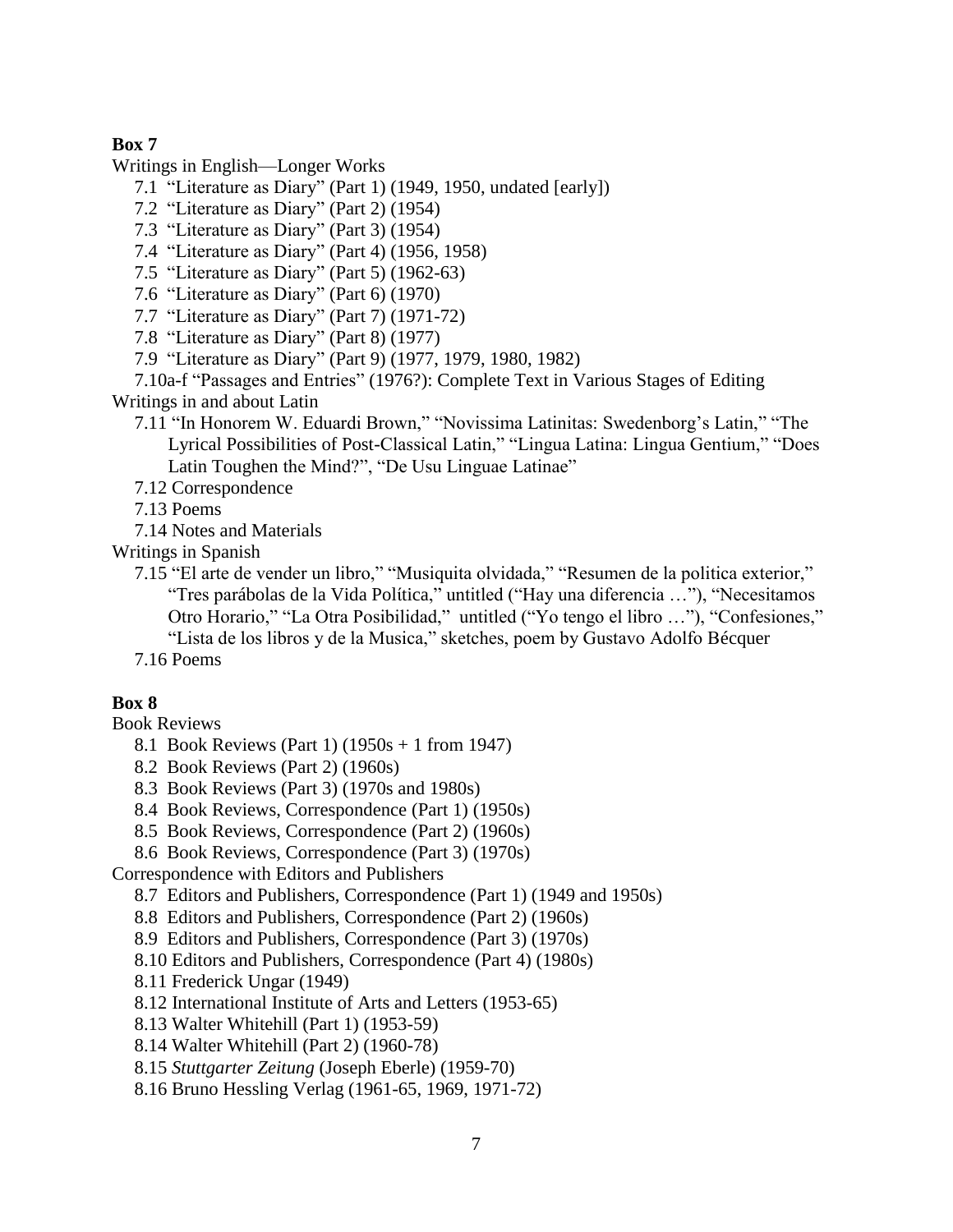8.17 Arts in Society (Monika Jensen) (1971-72) Correspondence, Professional and Personal 8.18 Correspondence (Part 1) (1930s) 8.19 Correspondence (Part 2) (1940s) 8.20 Correspondence (Part 3) (1950-54) 8.21 Correspondence (Part 4) (1955-59) 8.22 Correspondence (Part 5) (1960s)

[continued in Box 9]

# **Box 9**

Correspondence, Professional and Personal [continued from Box 8]

- 9.1 Correspondence (Part 6) (1965-69)
- 9.2 Correspondence (Part 7) (1970-74)
- 9.3 Correspondence (Part 8) (1975-79)
- 9.4 Correspondence (Part 9) (1980s)
- 9.5 Ingrid Brainard (1978-86)
- 9.6 Stewart Easton (1978-88)
- 9.7 Robert Ginsburg (1970-72)
- 9.8 Martin Gosebruch (1960-88)
- 9.9 Ilse Haase (1965)
- 9.10 Hans Kusel (1942-55)
- 9.11 Doris Lindell (1968-78)
- 9.12 Heinrich Lützeler (1971-80)
- 9.13 Hugh and Polly Moore (1951-52)
- 9.14 Peter Oliver (1958-77)
- 9.15 Charlotte Reepschläger (1970-88)
- 9.16 Karl Heinz Schrey (1960s-1970s)
- 9.17 Ivan Slavov (1973-74)
- 9.18 Heinz Steinberg (1936-48, 1969, 1981)
- 9.19 Cynthia Tyler (1984-90) (calligraphy)
- 9.20 Willis Van Devanter (1963-65) (alchemical transcripts)
- 9.21 George Wuest (1952-66) (in Latin)
- Lafayette Correspondence/College Matters
	- 9.22 Lafayette Correspondence (Part 1) (1947-49)
	- 9.23 Lafayette Correspondence (Part 2) (1950s)
	- 9.24 Lafayette Correspondence (Part 3) (1960s)
	- 9.25 Lafayette Correspondence (Part 4) (1970-74)
	- 9.26 Lafayette Correspondence (Part 5) (1975-79)
	- 9.27 Lafayette Correspondence (Part 6) (1980s)
	- 9.28 Lafayette Correspondence (Part 7) (1990s)

# **Box 10**

- Department Files
	- 10.1 Correspondence (Part 1) (1950s)
	- 10.2 Correspondence (Part 2) (1960-64)
	- 10.3 Correspondence (Part 3) (1965-69)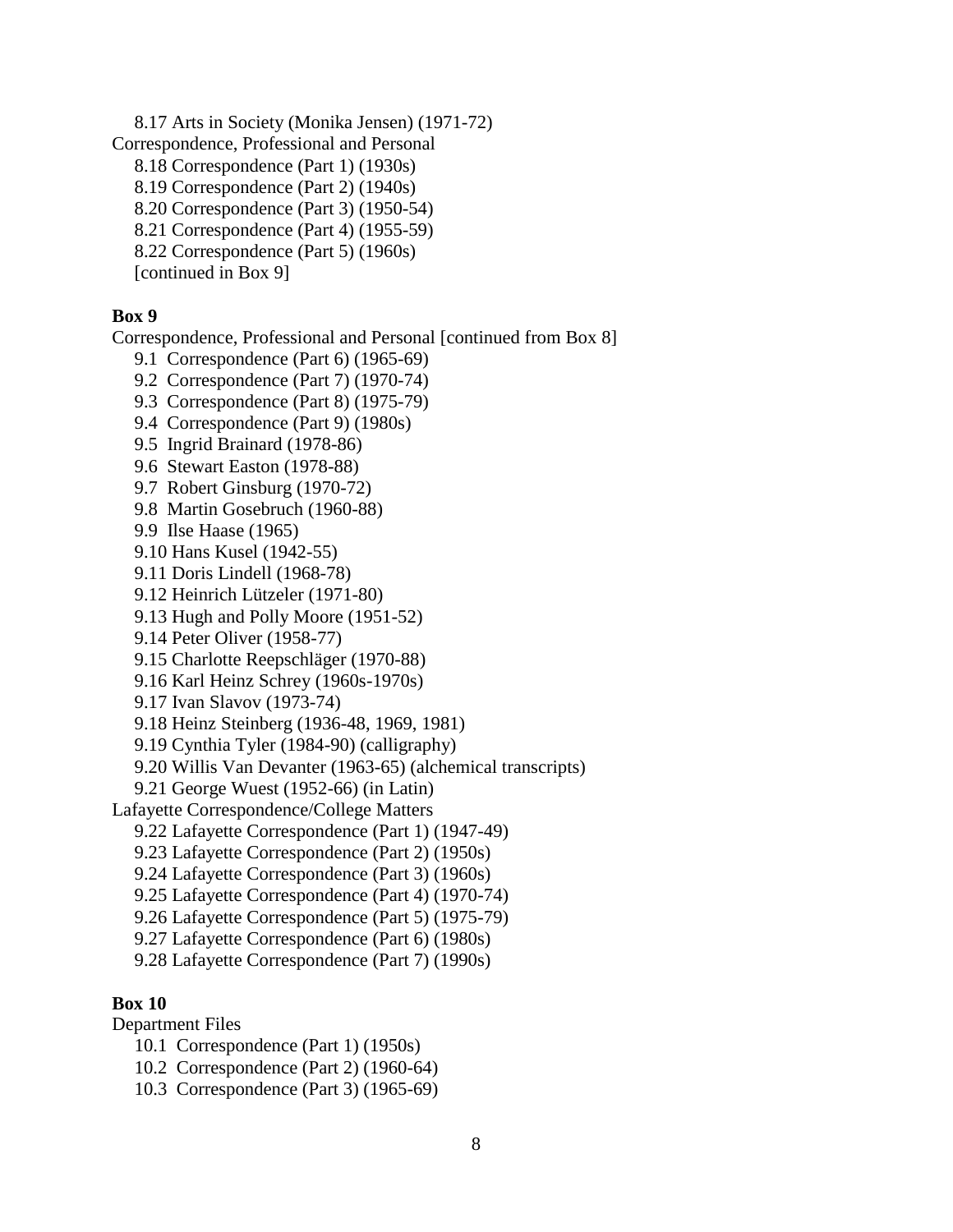- 10.4 Correspondence (Part 4) (1970-72)
- 10.5 Correspondence (Part 5) (1973-74)
- 10.6 Correspondence (Part 6) (1975-79)
- 10.7 Correspondence (Part 7) (1980s)
- 10.8 Department Annual Reports (1965/66-1970/71)
- 10.9 Loerke Report on Art Department (1973, 1976)
- 10.10 Music Department—Correspondence with Miriam Webb, Instructor (1969-75)
- 10.11 Art Department—Job Applicants (1957-59, 1977)

JAG's Sabbaticals and Grants

- 10.12 Sabbaticals and Grants (Part 1) (1950s)
- 10.13a-b Sabbaticals and Grants (Part 2) (1960s)
- 10.14 Sabbaticals and Grants (Part 3) (1970s)
- 10.15 Publication Lists
- 10.16 Job Search (1953-83)
- 10.17 Salary and Appointment Letters (1947-77); Correspondence re Retirement Benefits (1976-79); Post-Retirement Jobs (1977)
- 10.18 Conferences—4 th International Congress on Aesthetics, Athens (1960)
- 10.19 Conferences—5<sup>th</sup> International Congress on Aesthetics, Amsterdam (1964) (+ summer travel in Europe)
- 10.20 Conferences—International Congress on Medieval Studies, Kalamazoo (1980s) Speeches
	- 10.21 Speeches (Part 1) (1950s)
	- 10.22 Speeches (Part 2) (1960s)
	- 10.23 Speeches (Part 3) (1970s)
	- 10.24 Speeches (Part 4) (1980s)
	- 10.25 Speeches (Part 5) (Undated Materials)
	- 10.26 Fortnightly Lectures for Ladies (1976-84)

### **Box11**

Additional Department and College Files

- 11.1 Study Tours of Europe (1950s)
- 11.2 Study Tour of Europe (1981)
- 11.3 Dimensions Program (1982-84)
- 11.4 Other Teaching (1952-54, 1973-74), including Anthroposophism
- 11.5 Fine Arts Society (1956-65, 1977)
- 11.6 Lafayette Arts Fund (1967-69)
- 11.7 Lafayette Archaeology Society (1977)
- 11.8 Calligraphy
- 11.9 Art Department Exhibits—Arturo Cuetara (undated); Pop Art (1965); Myron Barnstone (1967-69)
- 11.10 Art Department Exhibits—Clarence Carter (1969, 1970, 1974, 1975)
- 11.11 Delta Kappa Epsilon
- 11.12 Articles about JAG
- Personal Files
	- 11.13 Family Photos
	- 11.14 Official Documents (1912-72)